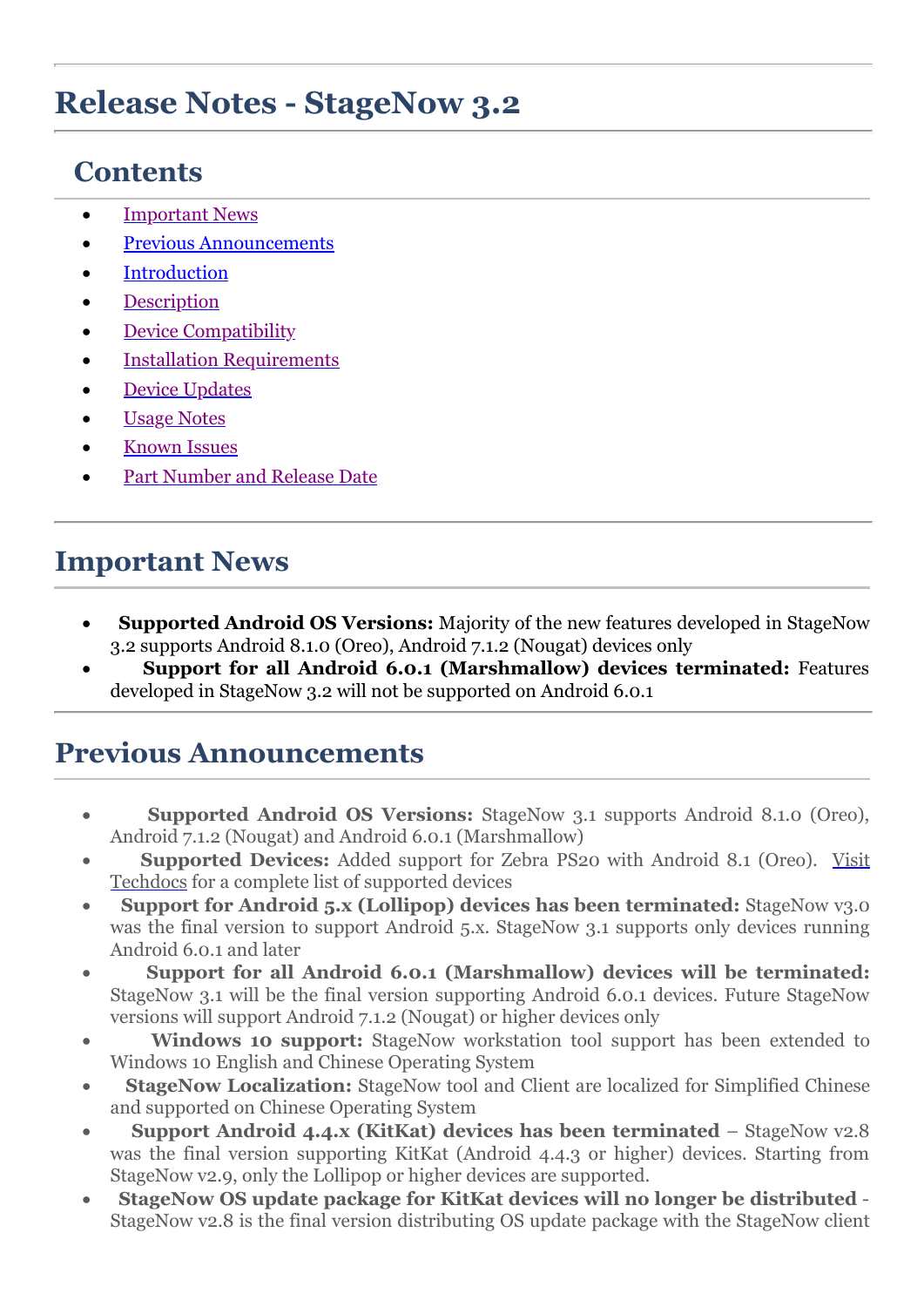and MX installations for KitKat devices. For all Lollipop or higher devices, the StageNow update for a specific device will be distributed with the latest BSP or LifeGuard patch

### <span id="page-1-0"></span>**Introduction**

StageNow is Zebra Technologies' next-generation Staging Solution for Zebra Android Mobile Devices. Staging is top of mind for our customers and partners as it is the initial process by which devices are taken out-of-the-box and prepared for production use. Staging Enterprise Mobile Devices can be done manually which is error prone and time consuming. Custom solutions are also used but are often not supported or forward compatible with newer devices. Zebra Technologies' Tier 1 MDM products can also be used to stage and manage Mobile Devices; however, these powerful tools come with a price tag. StageNow is not only free of charge but also helps eliminate deployment barriers that add additional IT complexity, time, and costs.

**User guide** is available online at <http://techdocs.zebra.com/stagenow/3-2/about/>

## <span id="page-1-1"></span>**Description**

StageNow provides an easy way to stage Android mobile computers from Zebra Technologies. StageNow v3.1 now supports features such as support for software update, exporting profiles for MDM, enrolling for MDM, seamless upgrade from older versions to latest. Connection of the device to network, configuration of device settings and security, performing OS Updates, Install and Launch Applications, wipe and reset device, or enroll MDM by simply creating and Scanning Staging barcodes or Audio, NFC Tags.

The application can be downloaded for free and installed on any Windows 7/10 professional PC with no pre-requisite software — no need to purchase, locate, license.

#### **A. The following features are added for StageNow 3.2**

Support for **MX 8.3** provides the following Features:

- 1. Added **GMS Manager** CSP to Manage Google Mobile Services Configurations
	- · All Full Set of GMS features set to all will allow the device to have all GMS configurations enabled
	- Restricted Fixed Minimal Set of GMS Features

Note: 1. GMS Manager feature set is even called GMS Mode-2, 2. AppMgr CSP will not allow to enable any disabled GMS app when device in GMS restricted mode, 3. Wireless CSP will not allow to enable/disable location mode settings

- 2. Added **WorryFreeWiFi Manager** CSP that defines a mechanism that is easy for Mobile device management (MDM) and customer/partner applications to use to easily configure The current CSP allows configuration of settings with following features:
	- · Activate/Deactivate WorryFreeWiFi to enable WorryFreeWiFi Stack in the device so that we can execute Wi-Fi / WorryFreeWiFi Analytics features in the device which provides detailed information of Wi-Fi / Connectivity related issues / information / analysis.
	- · WorryFreeWiFi Global Configuration Configure WorryFreeWiFi Password and End User Control parameters on the device. password which will be used by WorryFreeWiFi to secure End Customer data e.g. Unencrypted Packet Capture and same password used as Authentication to configure WorryFreeWiFi Advanced features. Enable / disable End user control access control of WorryFreeWiFi App UX features for end user access. If user control is disabled remote admin then user can't start Roam/Voice Analysis from WorryFreeWiFi App.
	- · WorryFreeWiFi Analysis Configuration Configures Analysis parameters AnalysisType, Action, EnableServerAnalytics, ActivityMode, AnalysisSSID,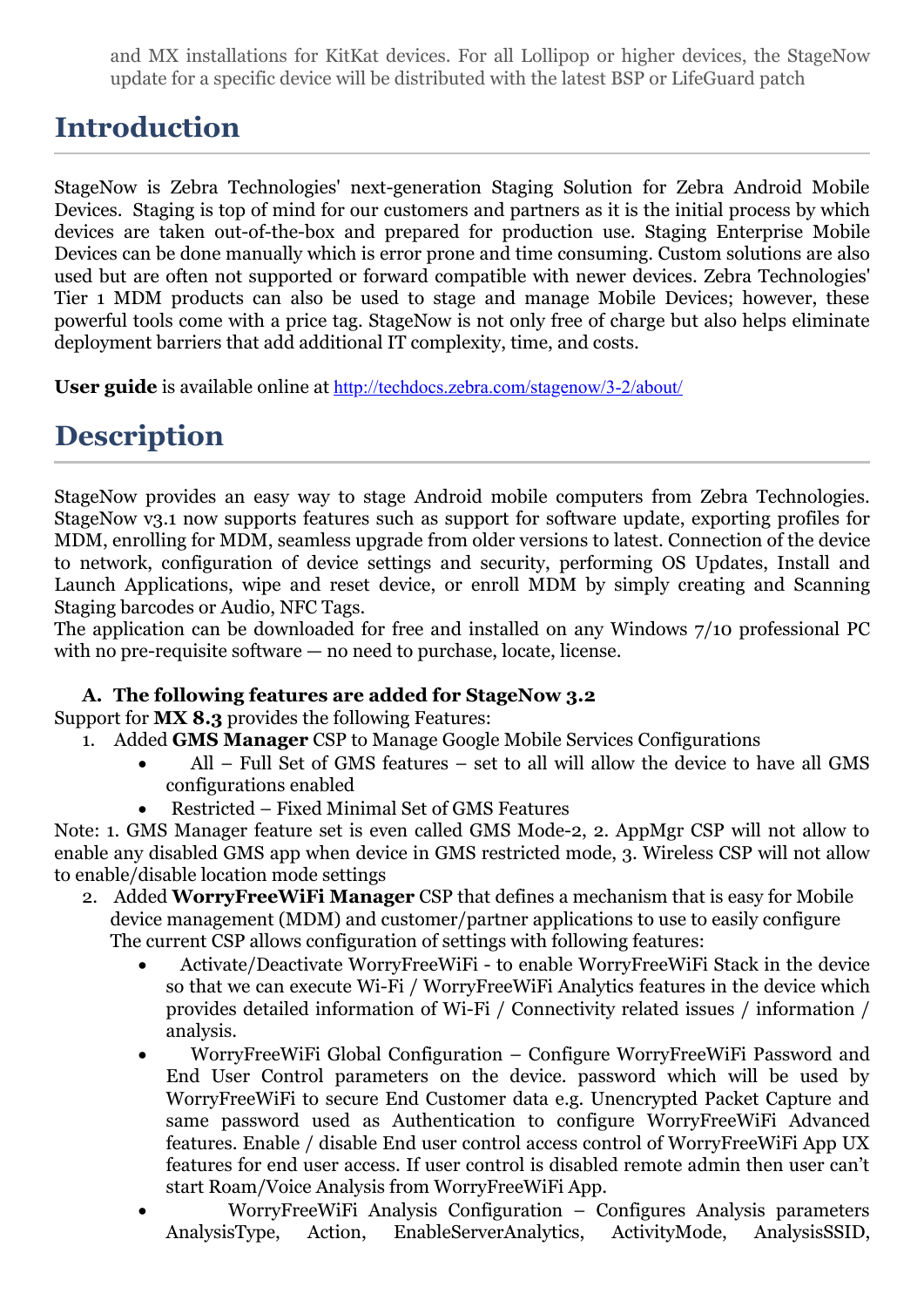SessionName, GeneratePingData, UseDefaultGateway, RemoteServerAddress, LoggerReportLevel, SDcardStorage.

- · WorryFreeWiFi Packet Capture Configuration Configures Packet capture parameters EnablePacketCapture, PacketFileName, MaxFileSize, MaxStorageSize
- 3. Added **NFC Manager** CSP to provide ability to optimize the operations performed on NFC Card
	- · Enable/disable NFC.
	- · In Reader Mode:
	- · Enable/disable supported cards.
	- Skip NDEF: Skipping NDEF check disables the use of NFC Forum tag types 1-4.
	- · Card detection mode
	- · CPU Speed: Enabling this option Boosts the CPU Performance.
	- · Baud rate for 14443-4 Cards.
	- · Enable P2P Mode
	- · Enable CE Mode
	- · Enable NFC on Lock Screen.
	- Reset to default: Reset all setting to their default values
- 4. Enhanced **UI Manager** CSP to provide ability to
	- · Enable/Disable On-Screen Power Button Usage (For PS20 Device)
- 5. Enhanced **Access Manager** CSP to provide ability to emulate device user interactions, this feature allows key events and touch events to be "injected" into the system by an otherwise unprivileged (not platform key signed) application

Access CSP exposes following methods to control which packages are allowed access to key and touch injection with: Service Access Action

- · Allow Binding to Service
- · Disallow Binding to Service
- · Verify if Binding to service is allowed
- · Allow Caller to Call service
- · Disallow Caller from Calling service
- · Verify Caller is allowed to Call Service
- 2. Enhanced **File Manager** CSP to provide ability to Download and expand Archive files by
	- Selecting a compressed file from the local machine
	- Entering the location of a compressed file on an external server
- **B. The following features are added for StageNow 3.1 (Earlier Release)**
	- 1. Enhanced StageNow User experience:
		- o **Xpert mode Enhancements**

i.Allow editing of the Profile as soon as StageNow Admin User begins to view step/settings

ii.Allow saving of the Profile as soon as StageNow Admin user clicks the Continue button once editing a step for any settings in Xpert Mode profiles iii."Cancel Changes" option has been introduced by removing "Save" "Edit" and "Cancel" buttons to revert any changes back to the original values while Admin user is editing Xpert Mode profiles

- 2. New description field in Xpert Mode settings allows Admin to enter user-friendly step descriptions to aid in reviewing the profile from profile Review page
- 3. Added support for PS20, TC52, TC57, TC72, TC77, TC51, TC56, TC70x, TC75x,
- MC33 and VC80x Oreo (Android 8.1.0) devices
- 4. Support for **MX 8.2** provides the following enhancements:

#### **UI Manager new features:**

- · Enable/disable long press on home key
- · Enable/disable date in notification Panel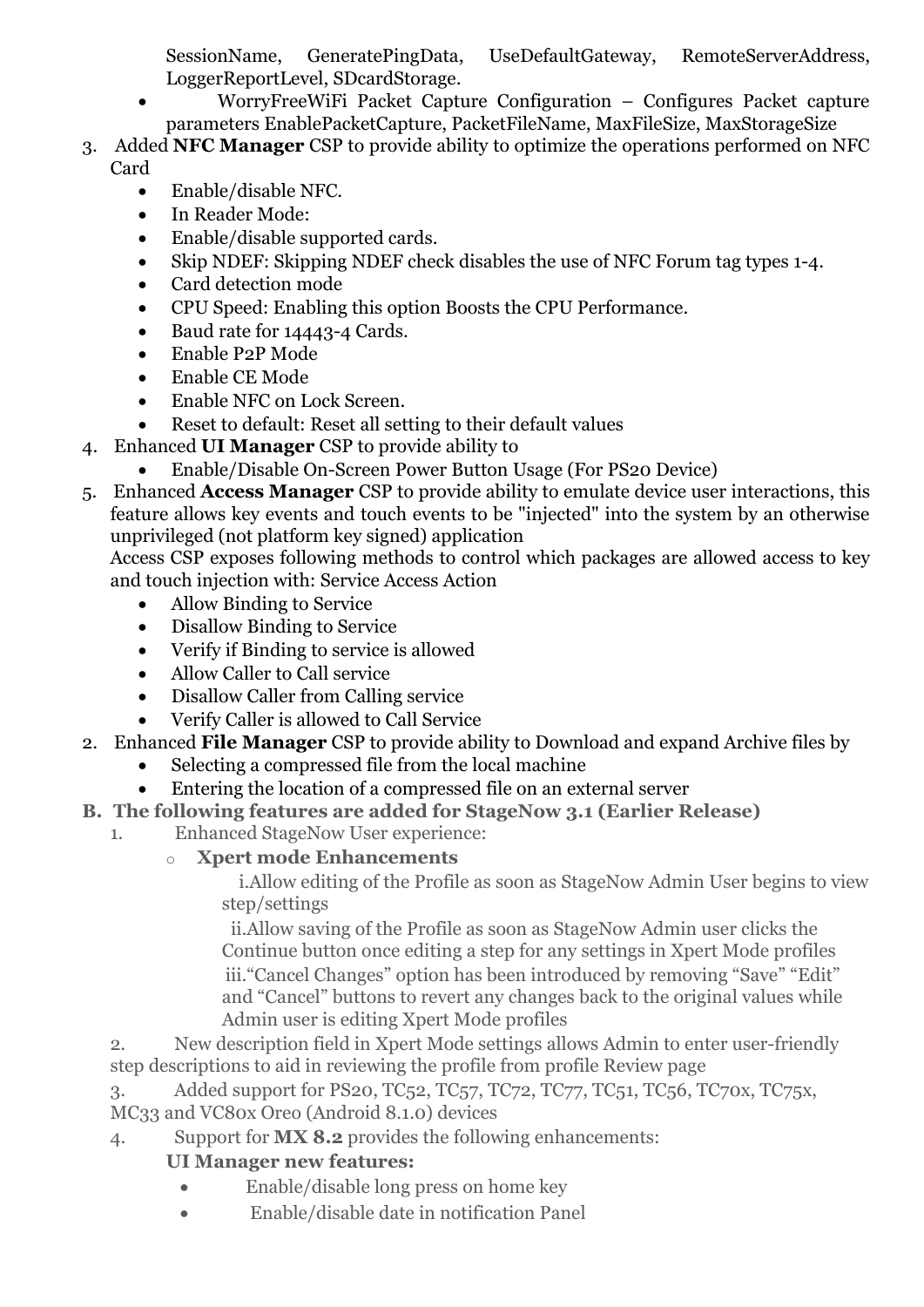Enable/disable long press on Recent App header to control access to app info

#### 5. Support for **MX v8.1** provides the following enhancements:

#### **Power Manager new features:**

- · Specify an osupdate manifest xml or zip file to verify an update
- Specify whether to suppress auto-reboot following an A/B upgrade

#### **Battery Manager new features:**

- · Enable/disable use of Battery Swap Mode UI
- · Enable/disable "battery charging" LED

#### **Bug Report Manager new feature**

Specify the Time To Live (time before expiration) for bug reports to be stored or sent via email or to the Cloud

#### **Cellular Manager new features:**

· Enable/disable user access to PLMN (controls which public land mobile network a device uses)

- Specify the MCC/MNC network PLMN LockSet
- Show/hide PLMN lock UI
- Determine the status of PLMN lock UI
- · Enable/disable Dual SIM Standby
- · Added ability to get the status of DSDS

### **DHCPOption Manager new features:**

- · Enable/disable requests for a custom DHCP option from server
- · Request or disable a specified DHCP Option
- Enable/disable sending of a custom DHCP Option to server
- · Send or disable a specified DHCP Option
- Send a value with the specified custom DHCP Option

### **License Manager new features:**

- · Specify the Activation ID to return a license from the device
- Specify server friendly name for returning one or all licenses and for deleting license source
- Select the license source type to be used to return one or all licenses **Settings Manager new features:**
- Enable/disable the slide out drawer for accessing Android system settings (Applicable only to Android N devices)

### **UI Manager new features:**

- · Enable/disable Split Screen mode
- · Enable/disable Do Not Disturb mode
- · Enable/disable multi user mode

### **Wi-Fi new features:**

- · Enable/disable MAC Randomization
- · Enable/disable Call Admission Control
- Enable/disable user access to Hotspot state (active/inactive)

6. New **[AutoTrigger](http://zebra-stage.github.io/stagenow/3-1/csp/autotriggermgr)** Manager CSP is used to configure automatic scan-triggering, which initiates scanning when a scan target is brought within proximity of the device sensor. Currently supports the Zebra PS20 Personal Shopper device only.

7. New **[DeviceCentral](http://zebra-stage.github.io/stagenow/3-1/csp/devicecentralmgr)** Manager CSP allows configuration of settings on the device for Zebra Device Central, an enterprise tool for viewing connection state, battery status, firmware version and other device conditions from a central console.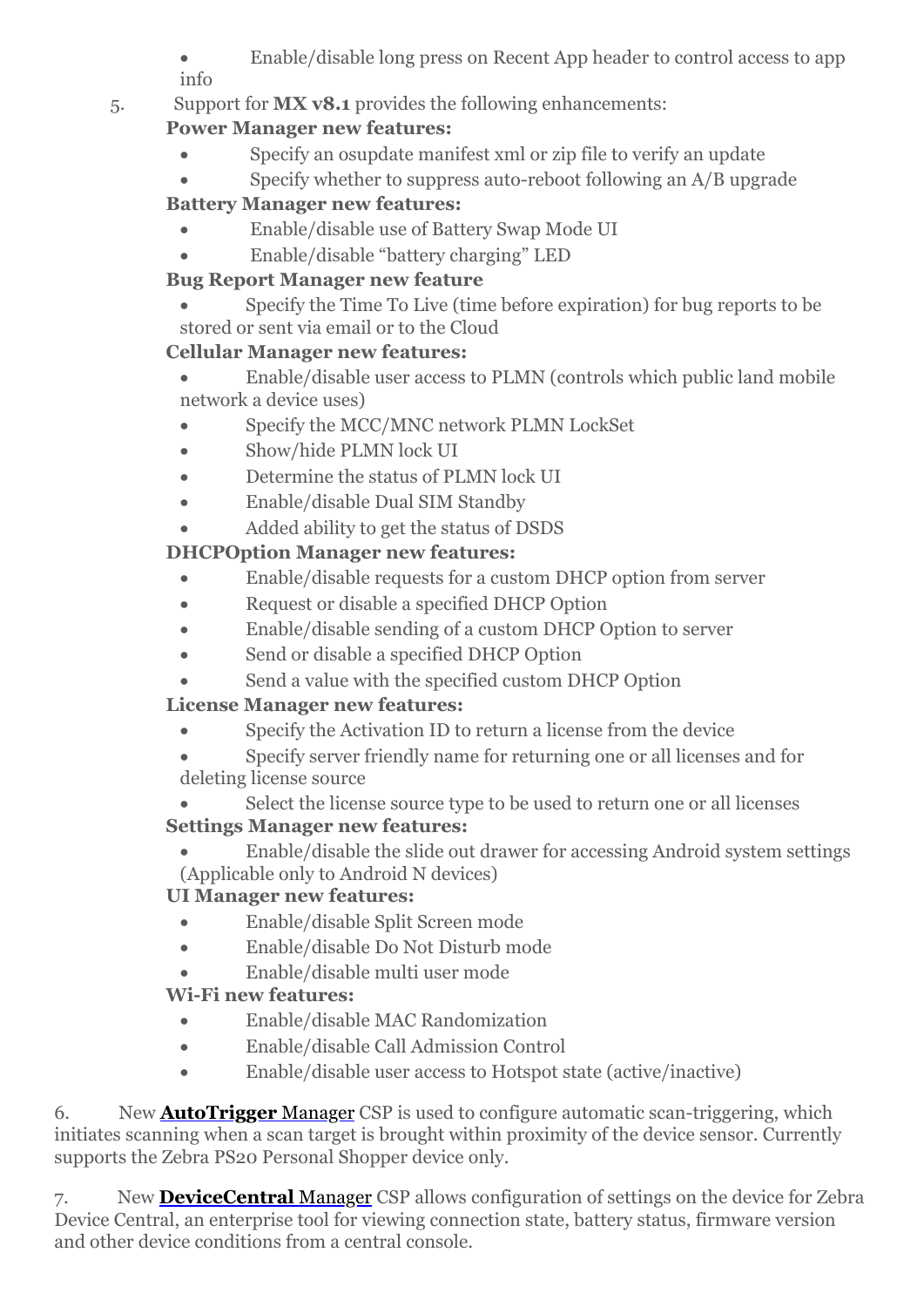8. New **FOTA** [Manager](http://zebra-stage.github.io/stagenow/3-1/csp/fotamgr) CSP controls the Firmware Over The Air (FOTA) Client on the device, allowing administrators to perform OS updates on Zebra devices without a physical connection. The FOTA Client app comes preinstalled on supported devices and is configured to communicate with the Zebra update server.

## <span id="page-4-0"></span>**Device Compatibility**

For a list of the Zebra Android devices and versions that StageNow supports, go to: <http://techdocs.zebra.com/stagenow/3-2/gettingstarted/>

**NOTE**: The MX features that each device supports depend on the Android OS, OSX, and MX versions in the BSP. Select the applicable device version in the matrix located at <http://techdocs.zebra.com/mx/compatibility>/ to determine the supported features.

## <span id="page-4-1"></span>**Installation Requirements**

The application can be downloaded for free and installed on any Windows 7/10 Professional PC with no pre-requisite software — no need to purchase, locate, license other components Installation requirements are detailed in StagingInstallGuide\_V3.2.pdf Note:

- 1. For Chinese version, download the appropriate Adobe Acrobat reader which supports corresponding Asian language to generate the staging barcodes from Staging profile
- 2. StageNow tool upgrade/migration is supported from last two release versions of StageNow to present version

### <span id="page-4-2"></span>**Device Updates**

- · **Device Multiuser Mode**: StageNow Client and MXMS will only be available for Primary user, Secondary users will not have availability of StageNow Client App and MXMS
- **Support for KitKat (Android 4.4.x) devices has been terminated:** StageNow v2.8 was the final version supporting KitKat (Android 4.4.3 or higher) devices. Starting from StageNow v2.9, only the Lollipop or higher devices are supported.
- · **StageNow OS update package for KitKat devices will no longer be distributed:** StageNow v2.8 is the final version distributing OS update package with the StageNow client and MX installations for KitKat devices. For all Lollipop or higher devices, the StageNow update for a specific device will be distributed with the latest BSP or LifeGuard patch
- · **Support for all Android 6.0.1 (Marshmallow) is terminated:** StageNow 3.2 new features not be supporting Android 6.0.1 devices

### <span id="page-4-3"></span>**Usage Notes**

StageNow V3.2 Release consists of the deliverables listed below:

| Deliverables                                                   | <b>Details</b>              |
|----------------------------------------------------------------|-----------------------------|
| staging_solution_signed_3.2.exe StageNow v3.2 Tool Installable |                             |
| StagingInstallGuide_V3.2.pdf                                   | StageNow v3.2 Install Guide |